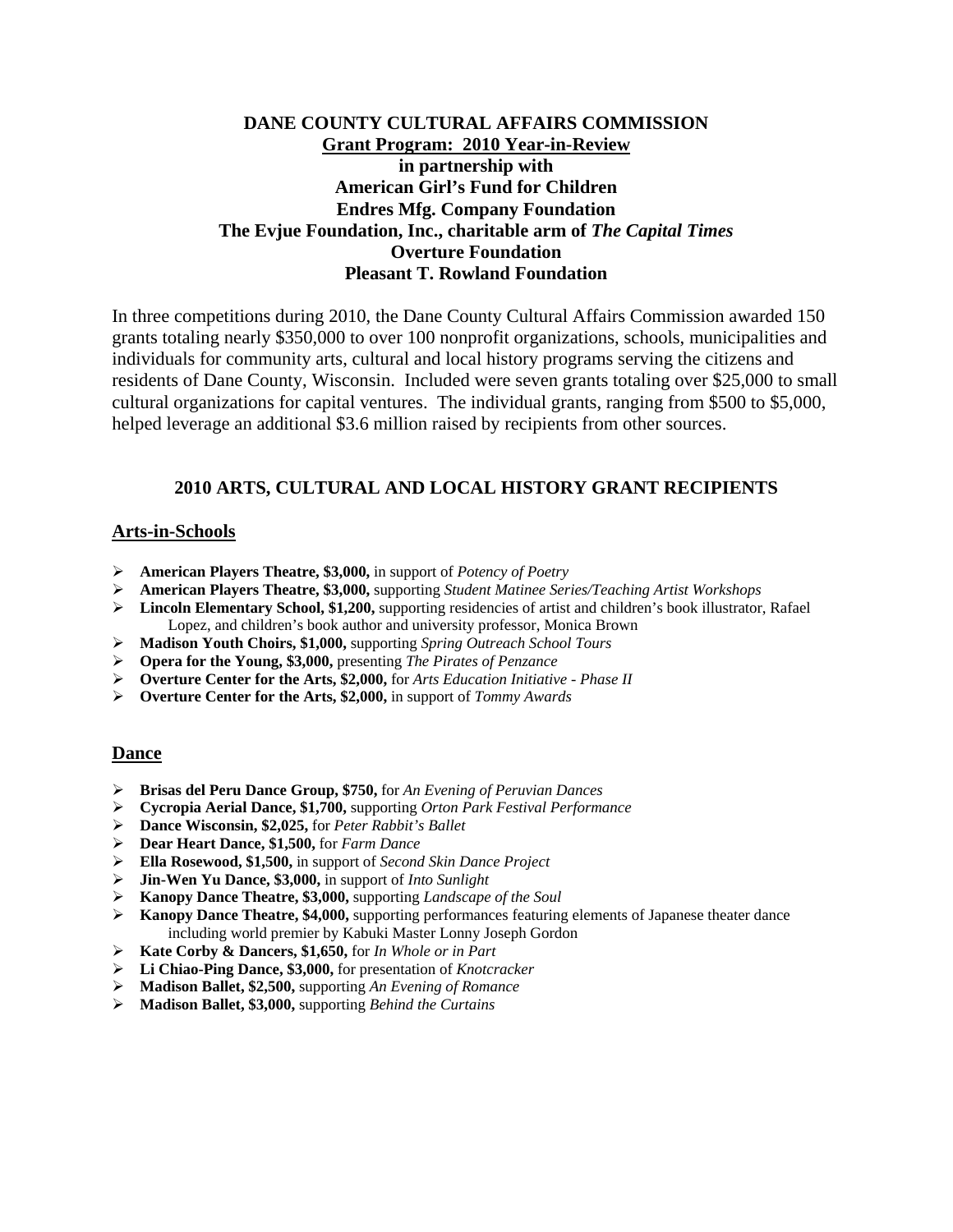## **Local History**

- **City of Monona, \$1,600,** for *Landmarks Booklet Reprinting*
- **Friends of the Arboretum, \$500,** in support of *Camp We-Kan-Tak-It*
- **Madison Children's Museum, \$3,600, for** *A Window to Our Past: December 1939*
- **University of Wisconsin Press, \$1,000,** for *History Book Distribution*
- **Westmorland Neighborhood Association, \$2,250,** supporting *Westmorland Neighborhood History Publication*
- **Wisconsin Veterans Museum Foundation, \$3,500,** supporting *Talking Spirits XII: Forest Hill Cemetery Tour*

### **Multidisciplinary Arts/Culture**

- **Across the Distance, \$1,000,** helping present *Across the Distance*
- **African Association of Madison, \$2,500,** supporting *Africa Fest 2010*
- **Africasong Communications, \$2,880,** for *31st Annual State of Wisconsin Tribute Ceremony*
- **Alzheimer's Poetry Project, \$1,980,** supporting *Alzheimer's Poetry Project*
- **Bayview Foundation, \$2,800,** supporting *Triangle Partners in Art*
- **Bob Kann, \$1,500,** in support of *Voices from Our Past*
- **Dane Dances, \$2,000,** supporting *Dane Dances! 2010*
- **Independent Living, \$1,000,** for *Cabin Fever Reliever*
- **Li Chiao-Ping Dance, \$4,000,** in support of *Take 2: Multimedia Dance Performances and Screen Dance*
- **New Music Everywhere, \$2,500,** in support of a new music ensemble engaging audiences through sitespecific, multidisciplinary events
- **Opera for the Young, \$2,325,** supporting *Pirates in the Playhouse*
- **Restoration of the Statue of Liberty Replica Committee, \$3,000,** for restoration and protection of historic statue to be reinstalled in Madison's Warner Park
- **Simpson Street Free Press, \$3,500,** supporting *Where in Dane County is the Simpson Street Free Press*
- **TAPIT/new works, \$1,950,** in support of *Food Clues*
- **TAPIT/new works, \$4,000**, supporting *Bullying: The Musical*
- **Village of Mazomanie, \$2,500,** for *Gandy Dancer Festival*
- **Wil-Mar Neighborhood Center, \$3,400,** supporting *La Fete de Marquette*
- **Wisconsin Family Ties, \$1,000,** in support of *TeleStories from Around the World*
- **Wisconsin Humanities Council, \$2,500,** for *Wisconsin Book Festival 2010*
- **Wisconsin Tibetan Association, \$1,800,** for *Tibet Festival 2010*
- **Wisconsin Youth Company, \$3,000,** presenting *Celebrate Youth! 2011*

## **Music**

- **Bach Dancing & Dynamite Society, \$2,000,** for *Novel Obsessions*
- **Capitol City Band Association, \$1,800,** for *Outreach Concerts*
- **con vivo!….music with life, \$1,800,** for presentation of *The Soldier's Tale*
- **Dimensions in Sound & The Studio Orchestra, \$1,500,** for *Senior Living Establishments Concerts*
- **Festival Choir of Madison, \$2,265,** for *Baroque-O-Rama*
- **Festival Choir of Madison, \$800,** supporting *From the Heart*
- **Four Lakes Traditional Music Collective, \$1,500,** supporting *Sugar Maple Traditional Music Festival*
- **Four Seasons Theatre, \$2,960,** presenting *The Great American Songbook*
- **Fresco Opera Theatre, \$1,950,** for *Ding Dong the Diva's Dead: A Night of Opera Death Scenes*
- **Jazz at Five, 2,000,** for *Jazz at Five* 2010
- **John Duggleby, \$800,** for *Affordable Musical Programs for Seniors & Adults with Disabilities*
- **Madison Bach Musicians, \$2,100,** for *Concertos by Bach and Tartini*
- **Madison Bach Musicians, \$2,800,** for *Orchestral Masterworks by Vivaldi, Bach and Haydn*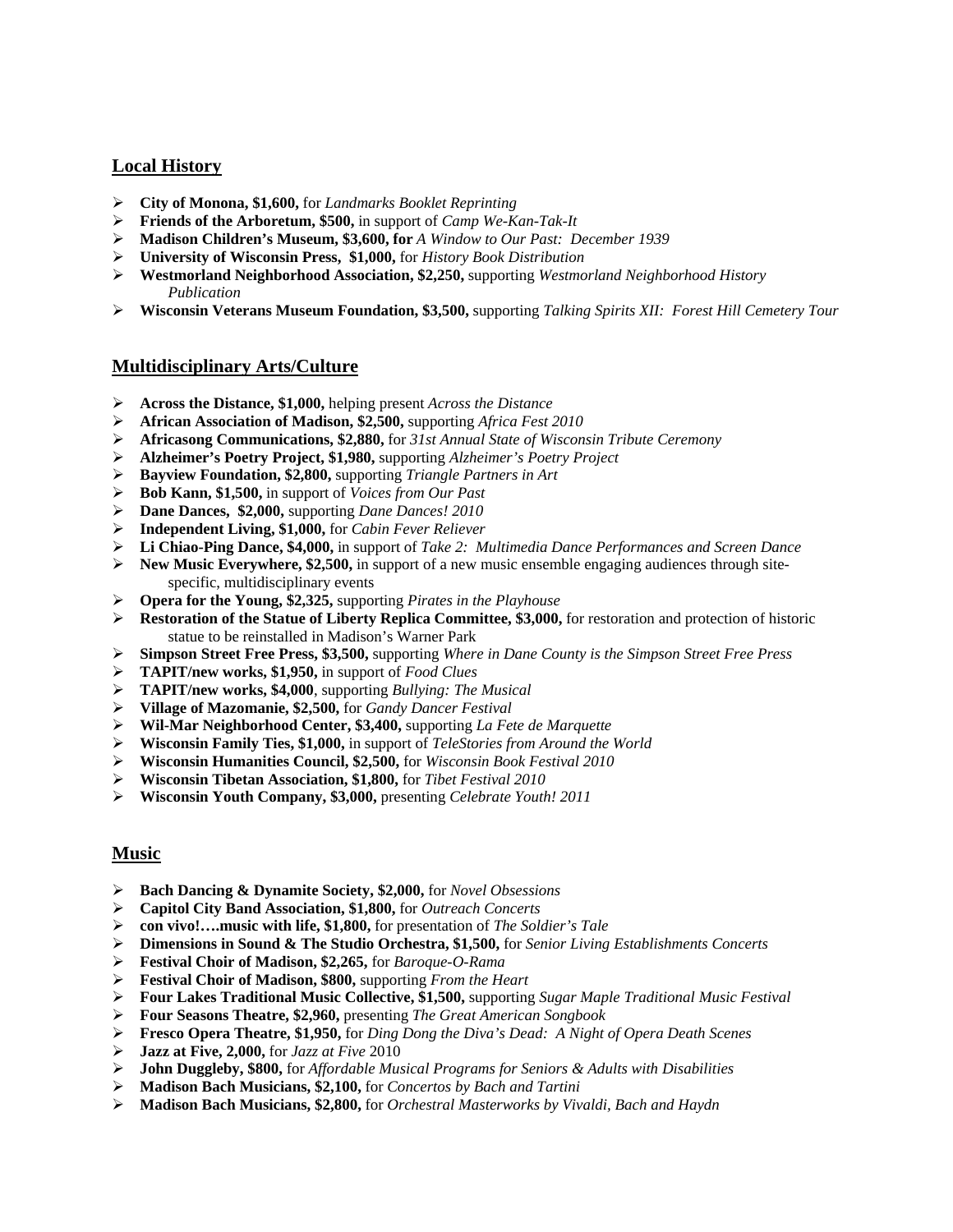- **Madison Blues Society, \$1,500,** for *8th Annual Blues Picnic*
- **Madison Early Music Festival, \$1,500,** in support of *Parthenia with Julianne Baird*
- **Madison Flute Club, \$500,** for *Wisconsin Flute Festival*
- **Madison Mary Lou Williams Centennial Coordinating Committee, \$4,000,** for *Mary Lou Williams Festival Weekend Concerts*
- **Madison Music Collective, \$1,500,** in support of *Madison Jazz Connections*
- **Madison Music Collective, \$1,900,** presenting *MCM Autumn Programs*
- **Madison Music Makers, \$750,** for *Spring and Fall 2010 Gala Concerts*
- **Madison Opera, \$3,000,** in support of *Opera in the Park 2010*
- **Madison Opera, \$3,000,** supporting *The Marriage of Figaro Student Matinee*
- **Madison Symphony Orchestra, \$2,500,** supporting *Spring Young People's Concert: Classical Inspirations*
- **Madison Symphony Orchestra, \$3,000,** in support of *HeartStrings*
- **Madison Symphony Orchestra, 3,000,** in support of *2010 Fall Youth Concerts*
- **Madison Youth Choirs, \$1,350,** supporting *2nd Annual Madison Boychoir Festival*
- **Madison Youth Choirs, \$3,000,** supporting *Architectural Soundscapes*
- **Mazomanie Music Conservancy, \$2,000,** for *Another Friday Night at Conservancy Hall*
- **Middleton Community Orchestra, \$1,050,** supporting a *Summer Concert*
- **Monona Terrace Community Programs, \$2,500,** supporting *Tunes at Monona Terrace*
- **Monona Terrace Community Programs, \$3,000,** presenting *Concerts on the Rooftop*
- **North/Eastside Senior Coalition, \$1,000,** supporting *2010 Summer Concerts at Warner Park*
- **Overture Center for the Arts, \$1,500,** supporting *Overture After Work 2010-11*
- **Special Edition Trio, \$1,150,** supporting *Outreach With a Song*
- **Token Creek Festival, \$1,500,** for *Token Creek Chamber Festival 2010*
- **Village of Brooklyn, \$500,** supporting *Brooklyn Bluegrass Festival*
- **Wisconsin Chamber Choir, \$650,** supporting *She Is One of Us: An Exploration of Music and the Natural World*
- **Wisconsin Chamber Choir, 1,500,** in support of *Haydn's Creation*
- **Wisconsin Chamber Orchestra, \$1,000,** supporting *Concerts on the Square with Yesterday*
- **Wisconsin Chamber Orchestra, \$3,000,** in support of *Masterworks Series*
- **Wisconsin Union Theater, \$1,000**, supporting *Isthmus Jazz Festival*
- **Wisconsin Union Theater, \$3,000,** supporting *Madison World Music Festival 2010*
- **Wisconsin Youth Symphony Orchestras, \$2,500,** for *Winterfest Concerts*
- **Wisconsin Youth Symphony Orchestras, \$2,500,** supporting Eugenie *Mayer Bolz Family Spring Concerts*
- **Wisconsin Youth Symphony Orchestras, \$3,000,** presenting *Evelyn Steenbock Fall Concerts*

#### **Theater**

- **Broom Street Theater, \$1,000,** for production of *Invisible Boy*
- **Children's Theater of Madison, \$4,000,** presenting *A Wonderful Life*
- **Children's Theater of Madison, \$3,000,** in support of *Goodnight Moon*
- **Encore Studio for the Performing Arts, \$2,000,** for *Found Money*
- **Forward Theater, \$4,000,** in support of *Going to St. Ives*
- **Forward Theater, \$4,000,** supporting *In the Next Room, or the Vibrator Play*
- **Four Seasons Theatre, \$2,500,** for *South Pacific: In Concert*
- **Four Seasons Theatre, \$3,000,** for large-scale production of classic *My Fair Lady*
- **Madison Savoyards, \$2,500,** for *H.M.S. Pinafore*
- **Madison Savoyards, \$3,000,** supporting *Utopia Ltd*
- **Madison Theatre Guild, \$1,350,** supporting *The Spitfire Grill*
- **Madison Theatre Guild, \$600,** for *Souvenir: A Fantasia on the Life of Florence Foster Jenkins*
- **Madison Theatre Guild, \$700,** for *Dinner with Friends*
- **Music Theatre of Madison, \$1,500,** in support of *The Secret Garden*
- **Music Theatre of Madison, \$1,500,** supporting *The Wild Party*
- **Oregon Straw Hat Players, \$2,000,** for production of *The Music Man*
- **PlayTime Productions, \$2,500,** supporting *If the Shoe Fits—A Cinderella Story*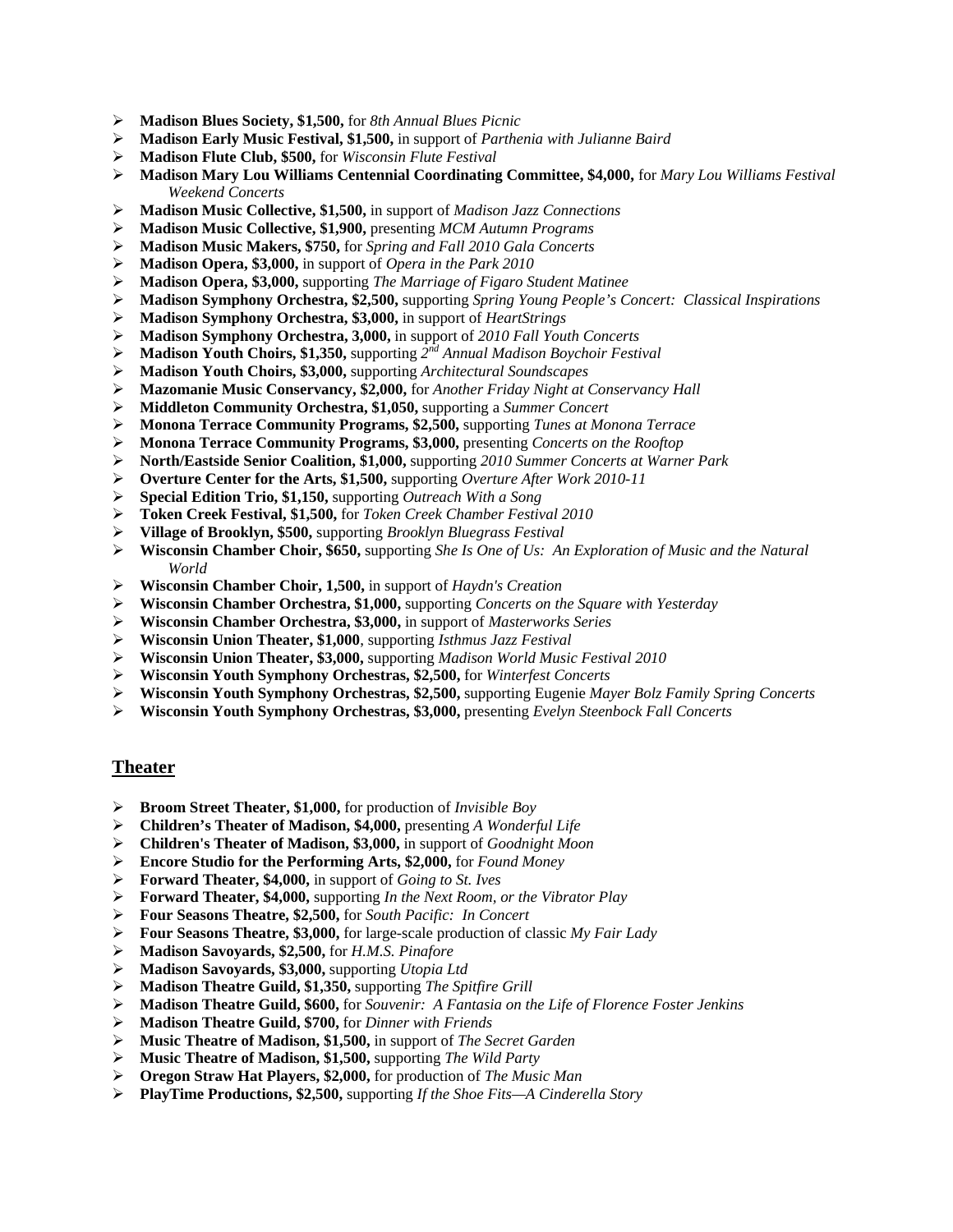- **PlayTime Productions, \$3,000,** supporting *Emperor's New Clothes*
- **Sun Prairie Civic Theatre, \$750,** supporting *Children of Eden*
- **Theater Bus, \$1,200,** providing opportunities for seniors to see local live performances
- **University Theatre, \$2,400,** for *The Yum Yum Room*
- **Verona Area Community Theater, \$1,000,** in support of *Children of Eden*
- **Wisconsin Story Project, \$3,500,** supporting *Cancer Stories*
- **Wisconsin Union Theater, \$1,500,** for *The Acting Company Residency*

## **Visual Arts**

- **ArtsTRIBE, \$1,500,** for *Cover to Cover*
- **Beth Racette & Barbara Westfall, \$1,000,** for *Web of Interconnection*
- **Center for Photography, \$3,000,** for *PhotoMidwest 2010*
- **Chazen Museum of Art, \$2,400,** presenting exhibition *Hidden Treasures: Illuminated Manuscripts from Midwestern Collections*
- **Goodman Community Center, \$2,460,** supporting *MEDIAWORKS!*
- **Habitat ReStore, \$2,550,** for *Salvage Art Show and Auction*
- **James Watrous Gallery of the Wisconsin Academy of Sciences, Arts and Letters, \$3,900,** supporting *Handmade Meaning: The Value of Craft in Victorian and Contemporary Culture*
- **James Watrous Gallery of the Wisconsin Academy of Sciences, Arts and Letters, \$2,000,** supporting *McCaw/Budsberg Exhibition*
- **James Watrous Gallery of the Wisconsin Academy of Sciences, Arts and Letters, \$3,017,** supporting *Wisconsin Labor: A Contemporary Portrait*
- **Madison Children's Museum, \$1,280,** supporting *Artists' Suite: Artist-in-Residence Series*
- **Madison Museum of Contemporary Art, \$3,000,** for *Shinique Smith: Menagerie*
- **Madison Museum of Contemporary Art, \$3,500,** supporting *Wisconsin Triennial* (2010)
- **Madison Museum of Contemporary Art, \$4,000,** for *Rob and Christian Clayton: Inside Out*
- **Michael Villequette, \$1,360,** supporting creation of new art piece for permanent display at South Madison Public Library
- **Middleton Public Library, \$2,000,** in support of *Community Origami Project*
- **Mount Horeb Area Arts Association, \$1,500,** supporting *5th Annual Spring Art Tour*
- **Open Art Studios, \$2000,** in support of *Open Art Studios 2010*
- **Returned Peace Corps Volunteers, \$2,000,** for *Bringing the World Back Home: 50 Years with the Peace Corps*
- **Sun Prairie Youth and Family Commission, \$1,500,** in support of *Sun Prairie and the Arts Mural Project*
- **University of Wisconsin Arts Institute, \$5,000,** in support of *Wisconsin Film Festival*
- **UW Cinematheque, \$1,500,** for *Mental Landscapes: An Errol Morris Retrospective*
- **VSA Wisconsin, \$2,400,** supporting programs and exhibitions for artists with disabilities
- **VSA Wisconsin, \$3,000,** supporting *Call for Art Exhibition*
- **Wisconsin Council of the Blind & Visually Impaired, \$3,000,** for *Creative Expressions from Inner Vision*

## **Capital**

- **Capitol City Band Association, 3,641** for purchase of camcorder and DVD burner
- **Mount Horeb Landmarks Foundation, \$4,815,** for continuing restoration of Historic District #1 Schoolhouse
- **Perfect Harmony Men's Chorus, \$3,900** for purchase of portable sound system
- **Stoughton Village Players, \$2,111,** for energy conservation enhancements for theater
- **Sun Prairie Civic Theatre, \$5,000,** for rehearsal facility floor repair
- **Wisconsin Heights Players, \$1,689,** for purchase of children's theater sound equipment
- **WORT-FM Backporch Radio Broadcasting, \$4,500,** for purchase of remote connections equipment